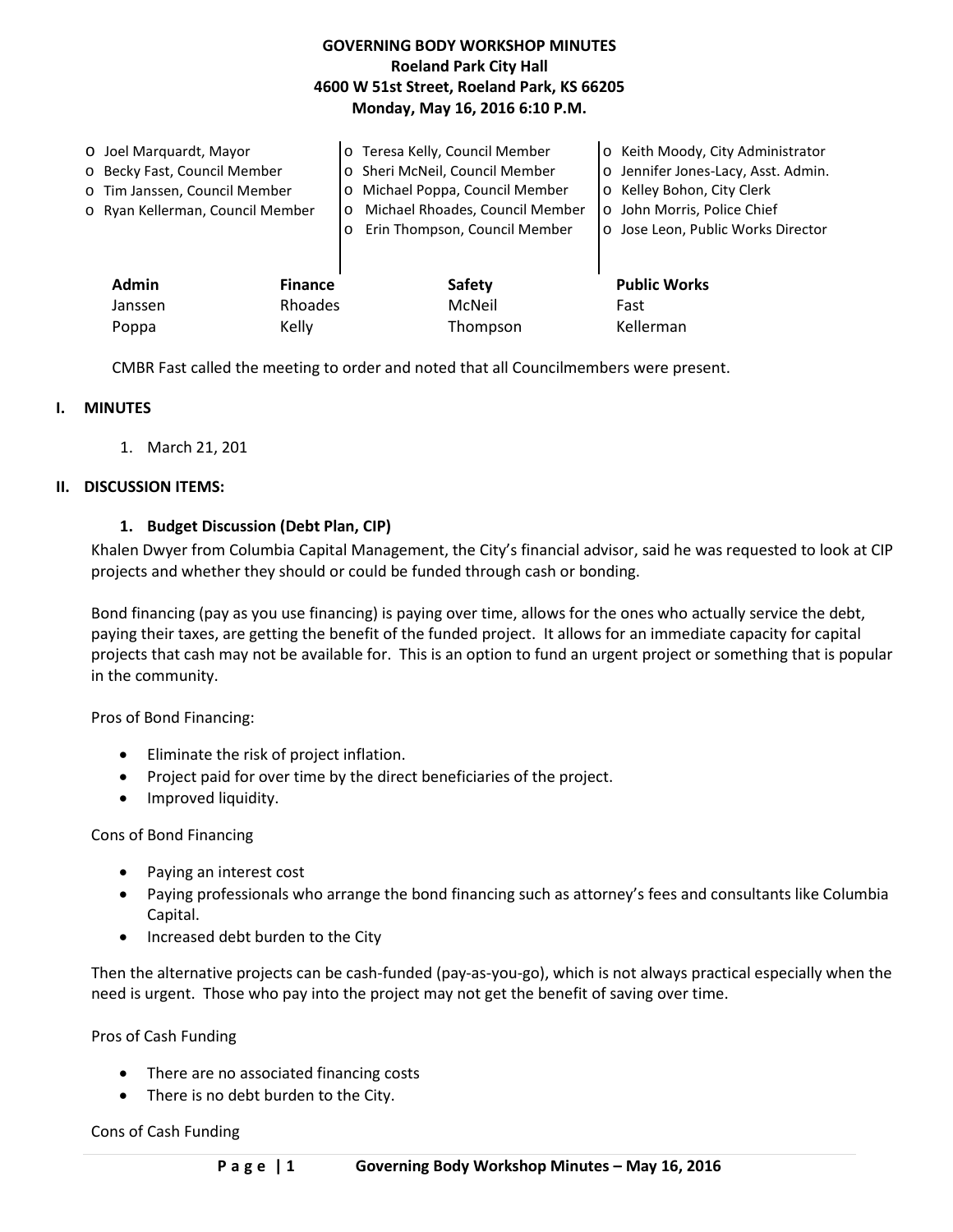- Money acquired from past taxpayers creating a disparity between those who saved and who benefited.
- A diminished immediate funding capacity.
- Increased uncertainty for long-term capital planning.
- Exposure of City to uncertainty regarding project costs.

CMBR Rhoades inquired about the cost of \$2 million at today's rates. Mr. Dwyer felt a ten-year payback term of \$2 million would be around 3.5 percent. Mr. Dwyer also said the City could cash fund approximately \$7.5 million over the next ten years.

City Administrator Moody said in the City's CIP for the years 2024, 2025, 2026, projects tally under \$3.8 million. His conclusion at this point is if the City does \$2 million in 2018 and \$2 million in 2021, and this is still not issuing all the debt capacity, they can and, therefore, as those bonds that are outstanding pay off, savings will accumulate. The savings will accrue by 2024 to \$3.8 million, which is enough to complete the projects for the last three years of the CIP. The ten-year CIP reflects a significant \$24 million investment over that period of time. Going forward past 2026, the City should be in a position to have \$800,000 available every year to be used on the CIP. Because of the significant investment during the ten-year CIP, the City should be in a better position to maintain that infrastructure in the outlying years. Bonding these projects also allows the City to have those matching funds available when applying for grants.

Due to the increased interest in renovating the tennis courts, Mr. Moody addressed its funding. At the last Workshop the tennis court project was shown in the 2018 CIP as partially funded with bond proceeds. This has been removed and with anticipated resources for a portion, there would be enough money in 2017 to do the project in 2017. He has also made that adjustment in the CIP. CMBR McNeil asked about whether they could request funding from the tennis foundation. City Administrator Moody said their grant program is ongoing through the year and there is still time to make that application.

#### *Public comment*

**Judy Hyde** (5113 W. 58<sup>th</sup> St.) Ms. Hyde said she would love to see the momentum continue with regards to the tennis court in R Park. She also said she would like to see Pickleball courts, a sport that has become very popular.

CMBRS Poppa, Kelly and Thompson said they support the bond program as presented.

CMBR Kellerman said he supports parts of it, but is not comfortable going forward with it at this time and would like to see it presented at the public forum.

Mayor Marquardt said he thinks issuing the first two bonds would probably be okay. Despite what was presented by Columbia Capital, he still sees value in the pay as you go option and would rather do less, if they could, but still balancing the CIP.

CMBR Rhoades said he would like to see these options presented at the community forum so that residents could provide feedback to the Council.

CMBR Janssen said he would support a financing method, but would like to see the City work towards pay as you go as quickly as possible.

CMBR McNeil expressed her concerns saying that she worries they will start spending where they don't really need to. She encouraged the Governing Body to recognize a difference between wants and needs and to be very judicious in spending so they do not have to continue borrowing. She is also in favor of the pay as you go option as soon as possible and would like the public to have the information on the two choices for funding the CIP.

CMBR Fast supported having both options presented at the community forum.